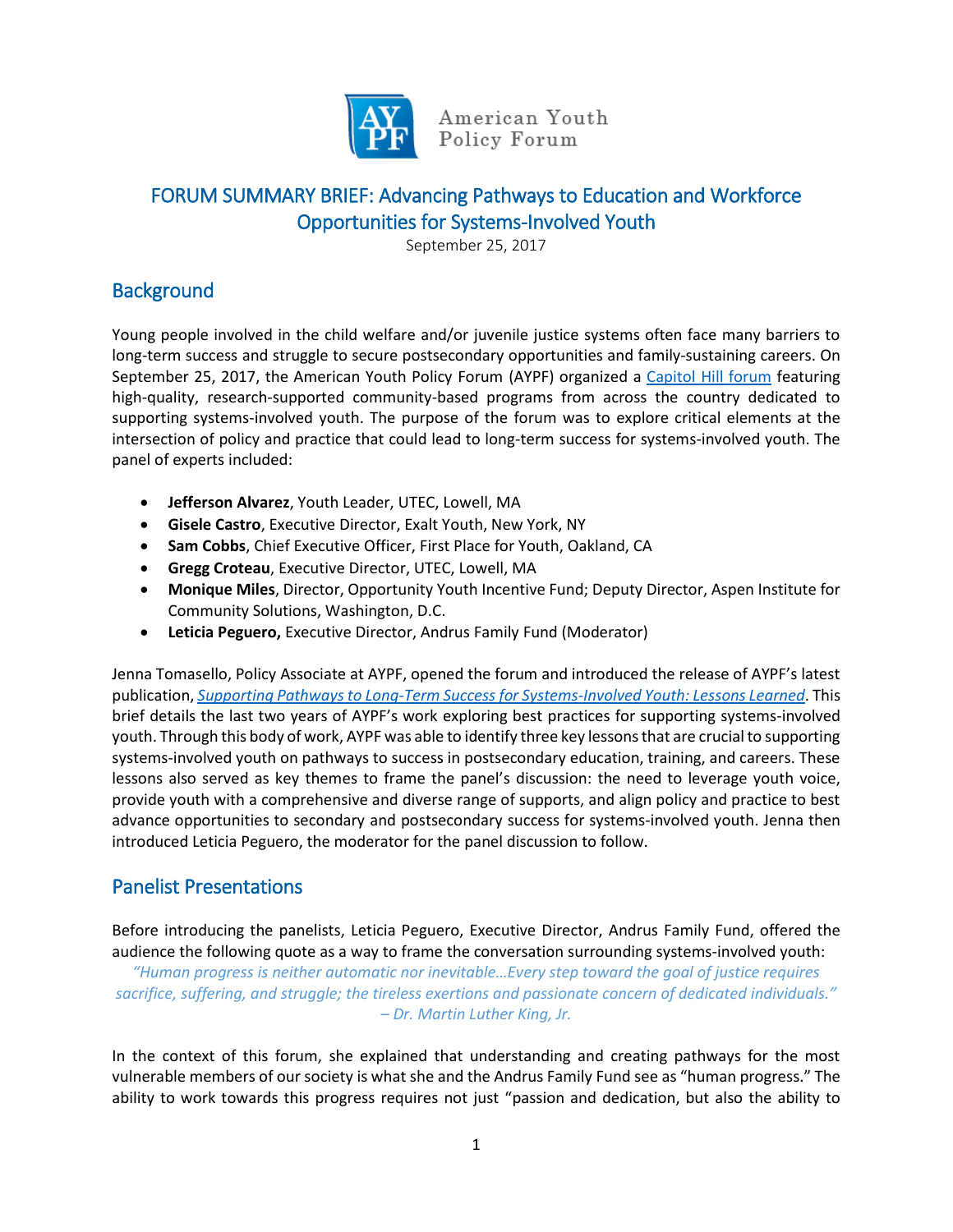imagine that if they – vulnerable young people – are ok and doing well, then we are all doing well." Peguero then introduced the rest of the panelists and asked them to provide a brief overview of their respective organizations and the work that they do.

#### Gregg Croteau, Executive Director, UTEC

Croteau began by detailing [UTEC's](https://www.utec-lowell.org/) history. UTEC is located in Lowell, Massachusetts and was founded by young people to create a safe space in the midst of local gang violence. Since then, he explained that UTEC has gone through its own "theory of change," to become a values-driven organization. Throughout all of

*"A huge part of what we do is making sure that those who are closest to the problem are at the table and well prepared to be active members." - Gregg Croteau*

UTEC's work is a strong commitment to a set of values that is displayed front and center on a wall in the entrance to their main building. Although the list is long and varied, the values focus mainly on UTEC existing as both [a](https://www.utec-lowell.org/about/mission-values) [family and a](https://www.utec-lowell.org/about/mission-values)  [catalyst](https://www.utec-lowell.org/about/mission-values) for positive change in the lives of systems-involved youth. UTEC serves youth ages 17-25 with the highest risk of impacting society through gang-related or other criminal involvement. UTEC [focuses](https://www.utec-lowell.org/uploads/uploads/utec_fact_sheet_8.2016.pdf) on reducing recidivism while

increasing employability and educational attainment. In Massachusetts, youth ages 18-24 have both the highest rate of incarceration and the highest rate of recidivism of any age group, with 52% facing recidivism within one year of incarceration, and 76% facing recidivism within three years. Among UTEC's participants, however, the rate of recidivism drops to about 10%. [Street workers](https://www.utec-lowell.org/programs/streetworkers) play a major role in actively recruiting youth into the program. They focus not only on engaging youth in the community, but also youth that are incarcerated, so they have a productive place to go when they are released. Once at UTEC, youth participants have the opportunity to get involved in various social enterprises, work towards obtaining their GED, and actively participate in addressing issues in their community. Croteau finished by focusing on the importance of leveraging youth voice when he emphasized that "a huge part of what we do is making sure that those who are closest to the problem are at the table and well prepared to be active members."

## Jefferson Alvarez, Youth Leader, UTEC

Alvarez then offered his own story and experience with UTEC as a testimony to its value and effectiveness. Before he discovered UTEC, Alvarez explained that "he had a lot of serious problems in the street" and got in trouble numerous times for violence-related crimes. A [Transitional Coach](https://www.utec-lowell.org/programs/transitionalcoaches) from UTEC approached him to tell him about the program and the sort of opportunities it could provide. After a period of time,

*"Once I stepped foot in UTEC, I felt the mad love, I felt like I needed to be there." - Jefferson Alvarez*

and with repeated recommendations from different members of UTEC, Alvarez finally decided to go. He remembered how "once I stepped foot in UTEC, I felt the mad love, I felt like I needed to be there." UTEC showed him a new, more positive and productive type of fun as opposed to what he had been exposed to in the streets. Instead of engaging in risky or violent behavior, Alvarez got a job and was able to make money to support himself. Right now, he explained, he is working in a woodshop making cutting boards that are sold to local customers and larger companies such as Whole Foods. UTEC has a variety of [social](https://www.utec-lowell.org/programs/workforce-development)  [enterprises](https://www.utec-lowell.org/programs/workforce-development) available to youth entering the program, beginning with UTEC's mattress recycling operation as a transitional start into the workforce. From there, youth can move up to a position at the UTEC-owned cafe and catering business and then to the woodshop that Alvarez now works at. Through UTEC, Alvarez has been able to get a number of career and technical certifications, and has simultaneously been working to get his GED. In closing, Alvarez echoed his previous comments about UTEC being a safe place where disadvantaged and systems-involved youth can gain access to opportunities, skills, and a positive community.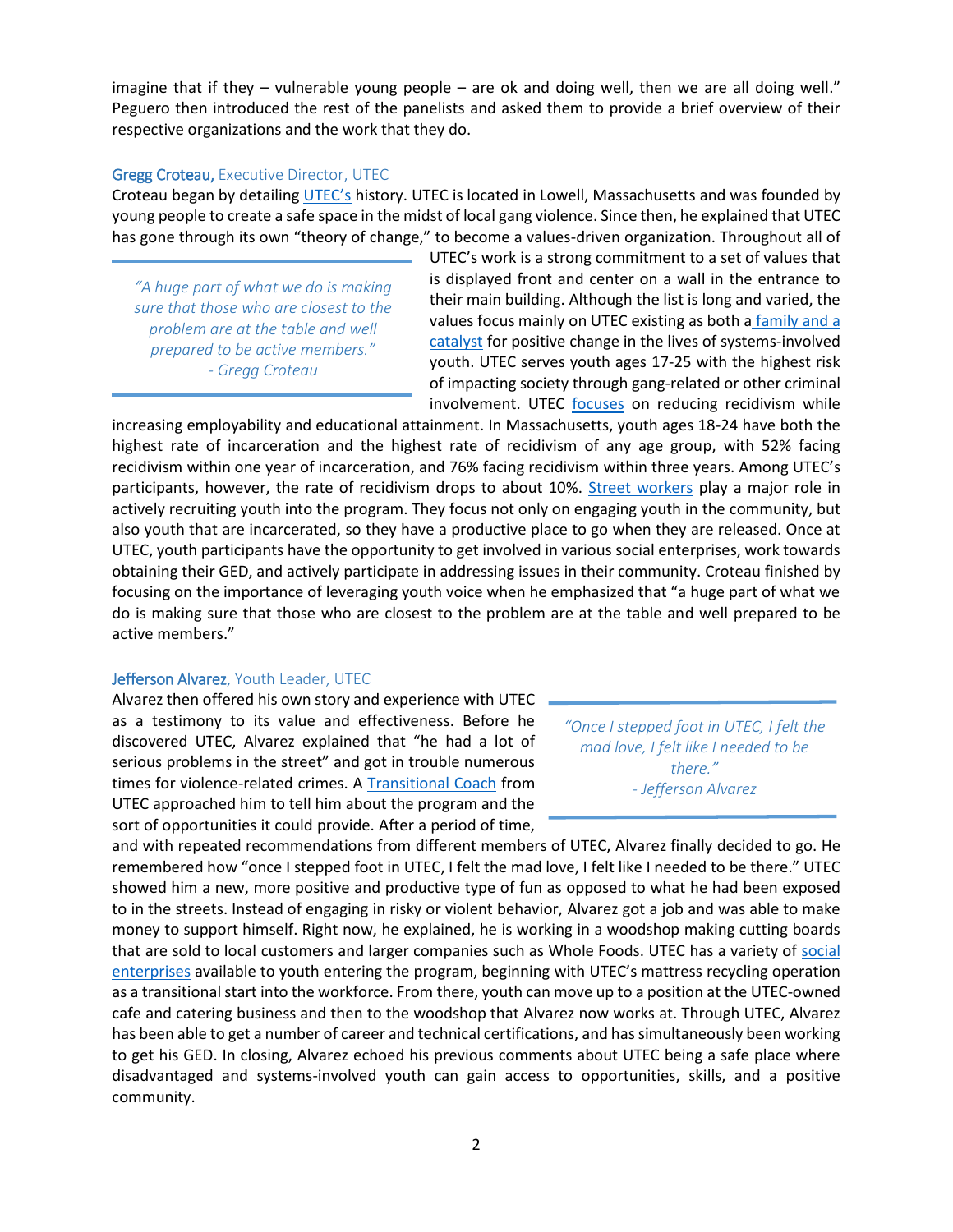#### Gisele Castro, Executive Director, exalt youth

Castro introduced exalt, an [internship program](http://exaltyouth.org/) that includes a unique curriculum focused on cultural relevance for systems-involved youth. Instead of concentrating solely on workforce readiness, exalt centers its curriculum around larger scale societal issues that have affected all of the youth in its program. Exalt is the only organization in New York City to "serve youth on a voluntary basis." This means that systems-involved youth ages 15-19 enroll in exalt of their own will, where they are then able to "select and think through their own road map." Castro emphasized exalt's commitment to providing a space for youth to exercise their free will, while recognizing that each individual's needs and goals are different. The commonalities among all exalt participants, however, is that they are all systems-involved, and they

*"Starting at week one, we focus on giving our youth the language around their experiences." - Gisele Castro*

all have felt dissatisfied with their previous education's ability to engage and challenge them. Upon entry into the program, 59% of exalt's youth have prior suspensions, and the organization seeks to provide them with a curriculum that allows them to have fun and [feel engaged](http://exaltyouth.org/vision/) with the learning process. Once accepted to the program, participants have six weeks of intensive training with a focus on giving these youth

the "language around their experiences." Castro provided the example of their week one curriculum, which is centered on the school-to-prison pipeline. She explained that youth critically engage with this topic and the systemic issues that have allowed its creation and existence, while also discussing ways in which they can work to reverse it. The next part of the program is an eight-week internship. Exalt staff help each young person target a career path they want to explore, and they are then able to work with different organizations and businesses to gain experience. Castro finished by highlighting the importance exalt places on making each student a "cultural critic" so they can move into the workforce or other secondary opportunity prepared [with the skills t](http://exaltyouth.org/program-overview/)o make such a major life transition. Their curriculum is embedded with the challenges of thinking through how exalt "can shape students to navigate their world post-graduation."

#### Sam Cobbs, Chief Executive Officer, First Place for Youth (FPFY)

Cobbs began by sharing that [FPFY's](http://www.firstplaceforyouth.org/) vision is to "eliminate [those disparities](http://www.firstplaceforyouth.org/what-we-do/the-issue/) between young people who have experienced foster care and their non-foster care peers." Foster care youth are [disproportionately more likely](http://www.firstplaceforyouth.org/what-we-do/the-issue/) to be incarcerated, live below the poverty line, and drop out of all levels of schooling than their non-foster peers. These, and other disparities, are what FPFY seeks to address. Cobbs then noted that there are two main avenues that the organization

*"Young people don't make bad decisions, they make misinformed decisions because they don't have all of the information they need." - Sam Cobbs*

uses to work towards this: direct service and policy change. The direct service portion focuses largely on housing. Cobbs explained that the barriers youth face in securing stable housing is a major hindrance in their ability to enter postsecondary pathways. FPFY assists foster-care youth in [locating and then](http://www.firstplaceforyouth.org/what-we-do/programs/first-place/)  [maintaining a stable living space.](http://www.firstplaceforyouth.org/what-we-do/programs/first-place/) In terms of policy changes, FPFY also recognizes the need to address the greater societal issues that create disparities for foster care youth in the first place. They seek to do this by elevating the voices of those directly affected in order to have the most impact. Impact is something very important to the mission of FPFY, as Cobbs emphasized their commitment not just to [outcomes,](http://www.firstplaceforyouth.org/our-impact/results/) but to also working with the youth that they can have the greatest impact on. He finished by touching on the role that data plays, noting that social workers with FPFY use the organization's data when they are speaking with youth. The reason for this, Cobbs said, is because ultimately "young people don't make bad decisions, they make misinformed decisions because they don't have all of the information they need."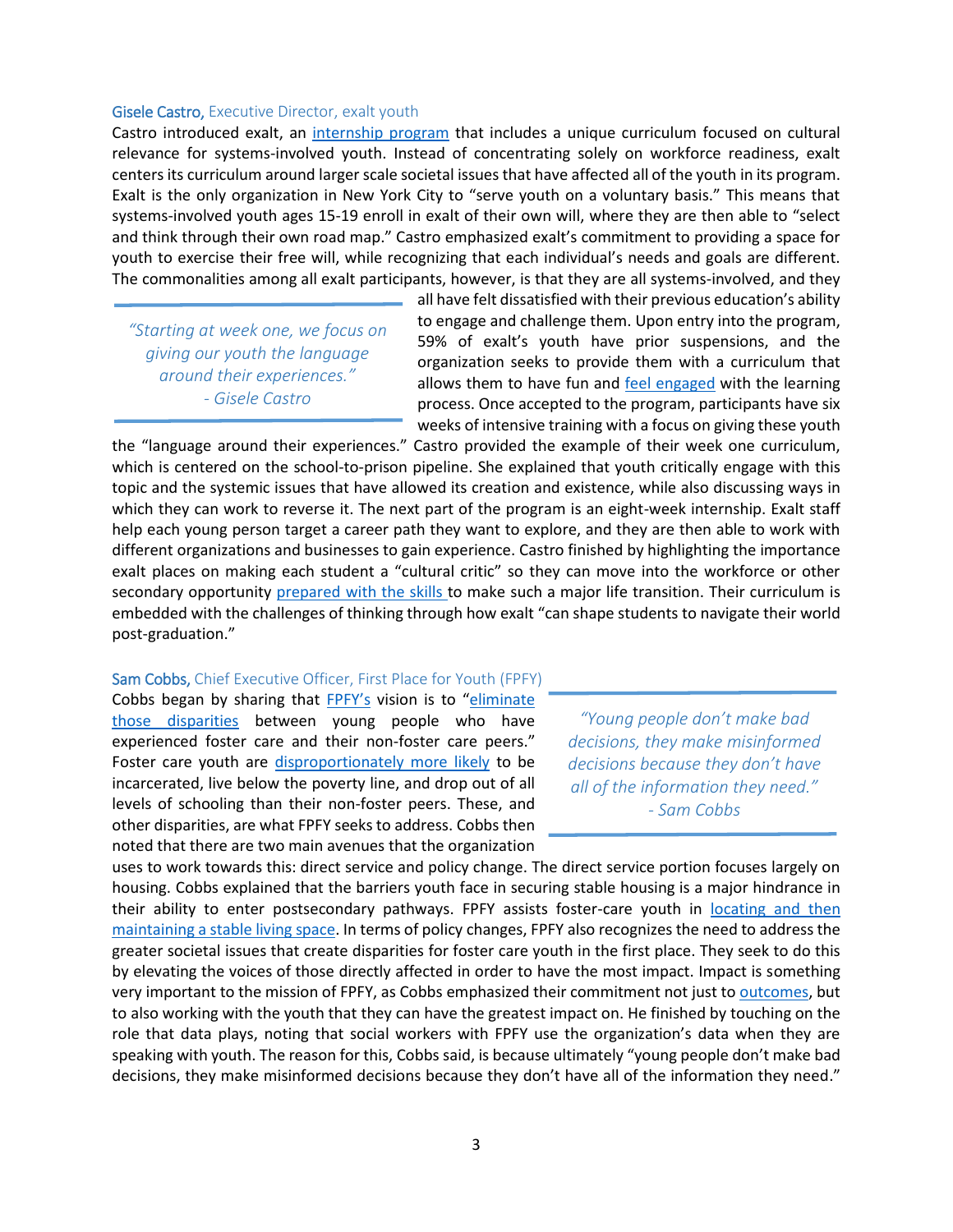FPFY seeks to provide that information to help young people make the best decisions for themselves moving forward.

## Monique Miles, Director, Opportunity Youth Incentive Fund & Deputy Director, Aspen Institute Forum for Community Solutions

Miles focused her presentation on the work of the [Aspen Institute Forum for Community Solutions](http://aspencommunitysolutions.org/) and [Opportunity Youth Incentive Fund](http://aspencommunitysolutions.org/the-fund/) (OYIF). She explained that the OYIF is working with [twenty-four](http://aspencommunitysolutions.org/the-fund/communities/)  [communities](http://aspencommunitysolutions.org/the-fund/communities/) across the country to "bring together cross-system and cross-sector partners" to actively work against the many systemic barriers faced by systems-involved youth. These partners include actors in K-12 and postsecondary systems, in philanthropy, in the private and nonprofit sectors, and in local governments. The Aspen Institute works to do this by focusing on the inequitable policies that ultimately maintain the barriers to youth success. They then consider policy changes that could be made to help bring systems together in supporting the pathways to success for these young people. She summed up the systemic work that this organization does as: "coordinating a *community-wide* strategy and a *community-wide* approach that leverages data to bring together a *community-wide* plan to reconnect young people to these education and workforce pathways." Miles emphasized that the twenty-four communities the OYIF is working with are not only concentrated in urban centers, but in rural locations

*"Our organization is coordinating a community wide strategy and a community wide approach that leverages data to bring together a community wide plan to reconnect young people to these education and workforce pathways." - Monique Miles* 

as well. They are committed to addressing youth issues in a geographically diverse set of communities ranging from New York City, to Hopi, Arizona, to southern rural Maine. Many of the rural communities have experienced disinvestment, an issue that Aspen is deliberately trying to address. Miles discussed the importance of implementing practices and strategies that are aligned with their values and mission. She explained that the saying "nothing about us without us" is a central tenet to their mission. Youth are always at the center of their problem identification and solution design process, both at the local and national levels. Keeping in mind these

values of equity, justice, and leveraging youth voice, Miles finished by explaining that the Institute is planning to expand their work to additional communities in the fight to dismantle inequitable policies and systems.

## Moderated Panel Discussion

Following presentations from each panelist, Peguero moderated a discussion centered on three key themes: 1) leveraging youth voice; 2) providing youth with a diversity of supports and experiences; and 3) aligning youth-serving systems and policies.

## What is youth voice and how do you incorporate it into the mission of your organizations?

According to Castro, young people need to understand that they have a voice and that their voice matters. The first week of exalt's curriculum is dedicated to exploring the ways that their personal narratives can be used to change policy. Exalt enables young people to understand the language of the court. This provides youth with a better understanding of their individual verdicts and allows them to contribute to the greater discourse surrounding juvenile justice.

The problem, Croteau noted, is that young people have had their stories defined for them by others. At UTEC, youth use their voice and personal experiences to drive policymaking decisions, and using their voice as a lever for change also gives youth confidence to pursue their educational and workforce goals.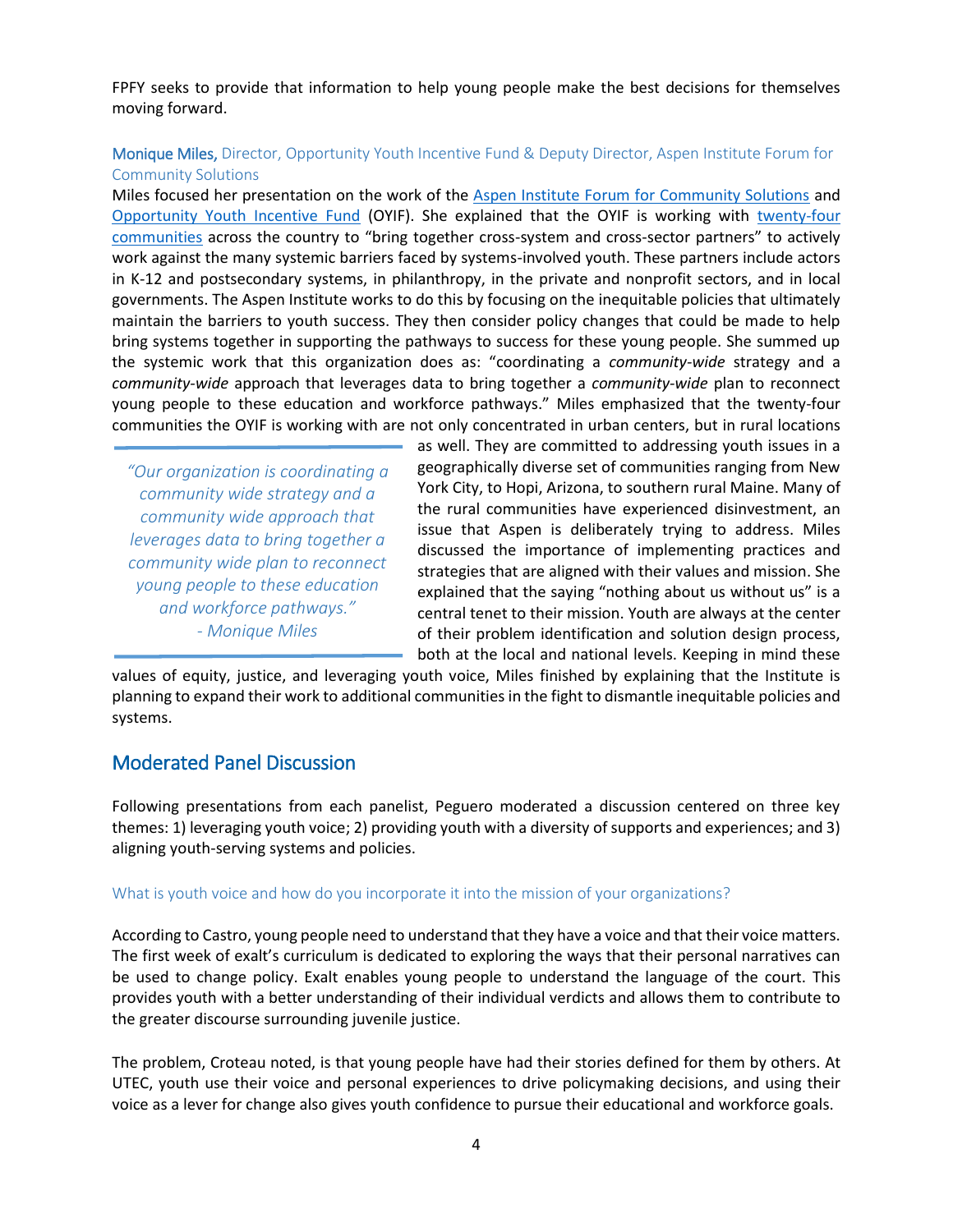"Young people need more opportunities to collaborate with policymakers on youth-related legislation," said Miles. Miles cited th[e Southern Maine Youth Transition Network](https://docs.google.com/file/d/0B-1fr4GSpQIvN3lQWDNYQ3ZZdjA/view) where local policymakers in Maine reached out to youth to receive their input on [foster care legislation.](http://www.mainelegislature.org/legis/bills/bills_126th/billtexts/HP120601.asp) The youth knew exactly what they needed, the various problems, and their solutions. The youth just required the support and the opportunity to voice their opinions.

The support UTEC gave Alvarez taught him how to "be himself," and express himself in ways he could not in the streets. He has learned how to "read a room," assess a given environment, and present himself professionally. Through UTEC, he strives to embody one positive value a day. "On the streets, they see a change in me," he said.

## How do you provide culturally appropriate services to young people and why is it important to provide them?

Castro pointed out that culturally relevant services can further engage young people in the school system, thereby decreasing suspension rates. Youth often are convinced of the idea that they cannot improve themselves. Repeating a grade reinforces the thought that they cannot succeed academically. There is an enormous amount of stress involved in the transition from school to prison and vice versa. Education, therefore, needs to go beyond academic requirements of a student to address their emotional needs as well. Exalt includes lessons on hope, critical thinking, resource management, and communication skills in their curriculum. Through internships, students can witness the practical value of these skills. Castro emphasized that the path to a student's success involves setbacks, and educators need to be equipped to deal with them.

Croteau agreed that students need a safe space to fail. "UTEC isn't merely equipped to be a second-chance program," he said. "It has to be a seventh- or eighth-chance program." When young people exit the juvenile justice system, their top priority is to avoid re-incarceration. Having three in-house enterprises allows UTEC to give young people jobs, which prevents them from joining gangs and committing crimes.

#### What is the diversity of services and programs that you provide to address structural issues?

Cobbs asked the audience to think critically about programs that serve opportunity youth. He argued that programs serving opportunity youth, a population defined broadly and inclusive of many subpopulations, can sometimes only benefit the top twenty percent of systems-involved youth and therefore not necessarily reaching the hardest to serve youth. "It is important to keep youth from falling through the cracks," he said. "But it is just as important to pull up the people who have fallen through."

He recommended that policies should call for the categorization of young people into subgroups and offer specialized help for their different needs. Citing '[Connected by 25,](https://www.hewlett.org/wp-content/uploads/2016/08/ConnectedBy25.pdf)' a paper by Stanford University, he explained that unless young people are connected to supports they need to thrive in the workforce by the age of 25, the income they could have generated will be lost.

## How do you collect data and utilize it to better serve youth? What data challenges would you like to tackle at the national level and how do you see that having an impact on policy?

One of the biggest challenges in data collection, Miles noted, is for partners to agree upon what indicators to track and how to measure success and impact. There is a need for a system that brings youth-serving programs in agreement to streamline data, avoid duplicate services, and direct services to where they are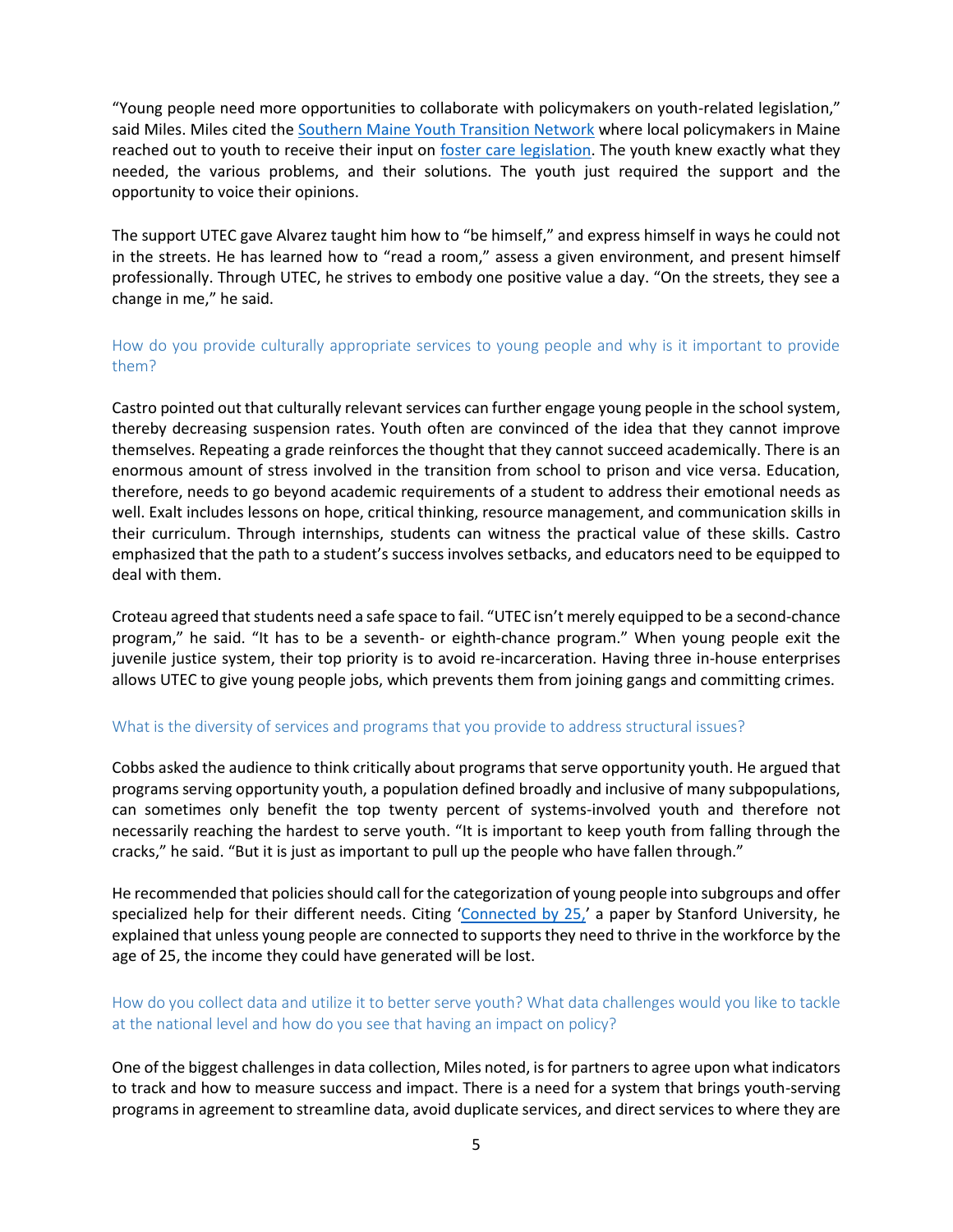needed most. To Cobbs' point, the problem of opportunity youth, for instance, could be dealt with by disaggregating the data collected about them into subgroups.

Cobbs suggested improving the way data is given back to the people who use it every day. He called for more assessment and analysis of data, rather than its mere collection.

## Audience Q&A

## How do organizations serving systems-involved youth assist youth with disabilities with secondary transitional services?

Cobbs explained that FPFY works with youth that have both physical and learning disabilities. For individuals with learning disabilities, FPFY seeks to understand how they learn and perceive information in order to tailor their supports specifically to what will work best for them. For youth with physical disabilities, FPFY works to find housing that will help them feel safe and connected. Ultimately, however, Cobbs made it clear that they will also direct youth with disabilities to organizations and groups better equipped and specialized to help them address their specific barriers to success.

#### What advice would you give to teachers working to reengage high school youth?

Alvarez explained that it is vital for teachers to maintain an atmosphere of positivity and good energy in their classrooms and in their relationships with students.

## What legal services are offered by organizations working with systems-involved youth?

Castro noted that although exalt does not have any legal representatives in the organization itself, they do work very closely with the District Attorney's office, judges, and additional attorneys. She urged legal groups that are looking to support organizationsthat serve systems-involved youth to focus on addressing positive changes that can be made at the policy level. She focused especially on fair sentencing laws and explained that there have been cases in New York City where judges and district attorneys have been able to reduce charges for some of the young people involved in exalt. She emphasized the significance of this, especially for first time offenders or youth with no serious prior offenses.

## Is there collaboration occurring between school districts and organizations to work with youth on reengagement?

Castro explained that exalt designed a pilot program, called the Adopt-a-School Initiative, with the Nelson Mandela High School in Brooklyn where they implemented their program for students. Due to the success of the program, they are working with the Department of Education in New York City to expand that initiative and have met with principals from all the New York City schools.

Croteau then mentioned UTEC's commitment to helping systems involved youth obtain their high school equivalency diploma. Many of the youth at UTEC have children themselves, and Croteau explained that they have a multigenerational approach to working with school districts to "provide the continuum" of support systems-involved youth need in the process to reengagement.

## Have any of these organizations received funding through the Workforce Investment Opportunity Act (WIOA)?

Croteau pointed out that a few years ago, UTEC "respectfully declined funding because it just didn't fit, and the outcomes they requested just weren't going to happen." He expressed frustration at the fact that funders often do not fully take into consideration the significant cost to do the work that these organizations do.